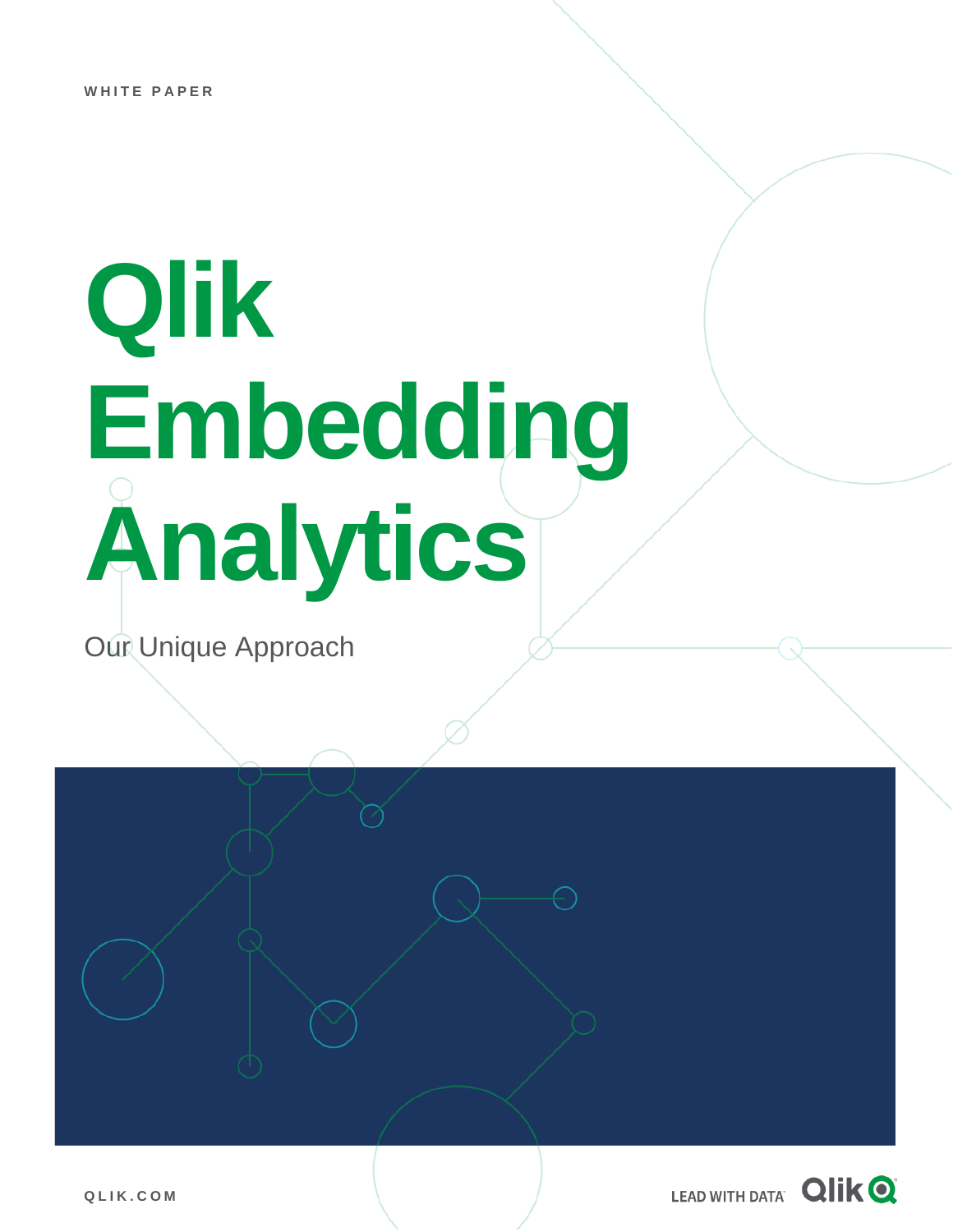#### **TABLE OF CONTENTS**

| 2              |
|----------------|
| $\overline{2}$ |
| 3              |
| $\overline{4}$ |
| 8              |
|                |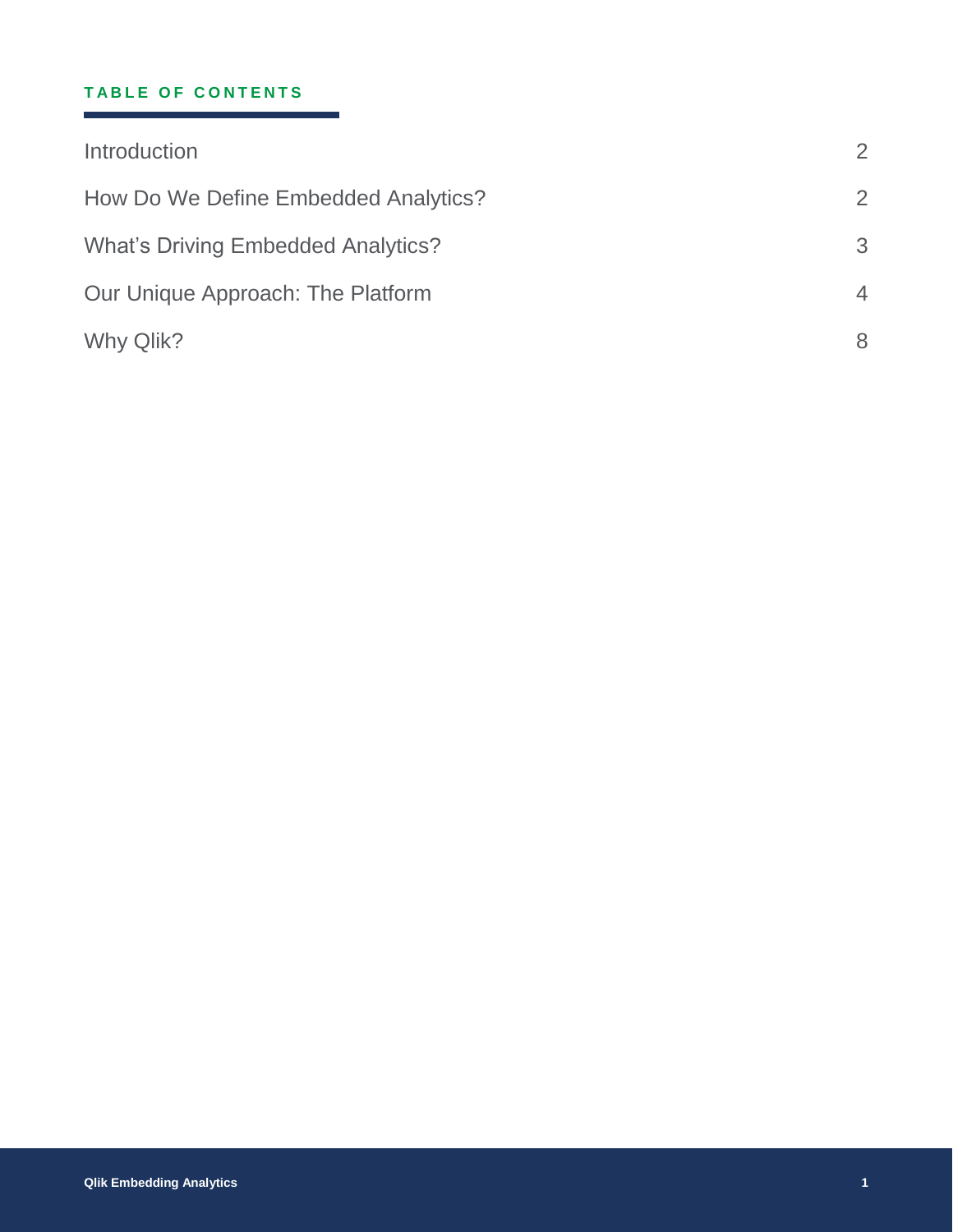#### **I N T R O D U C T I O N**

If you're reading this white paper, you're probably already on a quest to bring the power of data analytics to your business application or portal, workflow or information service.

Whether you're a product manager looking to get to market fast with powerful and intuitive visual analytics for your customers, or a business or IT manager looking to provide your users with analytics within applications or portals, this paper will provide a framework for evaluating and delivering a successful embedded analytics solution.

### How Do We Define Embedded Analytics?

At Qlik, we see embedded analytics as the most democratizing force for increasing analytics usage and adoption by the broader organization. For our customers, partners, and out in the market, adopting an embedded approach provides in-the-moment operational context for people to do their jobs – stimulating faster, better, more accurate communication and decision-making.

We see embedded analytics as the seamless integration of data analytic capabilities within business applications, workflows, or information services anywhere that deliver business value. It provides incontext insights tailored to accelerate specific actions or enhance decision- making ability and accuracy – all where the business user works.

Embedded analytics can be as simple as embedding objects in web mashups. It can also encompass far more complex use cases, such as embedding a wide range of analytic capabilities with visualizations directly into business applications -- ERP, CRM, financial management or IoT platforms – to help provide relevant insights immediately within a business user's typical working environment.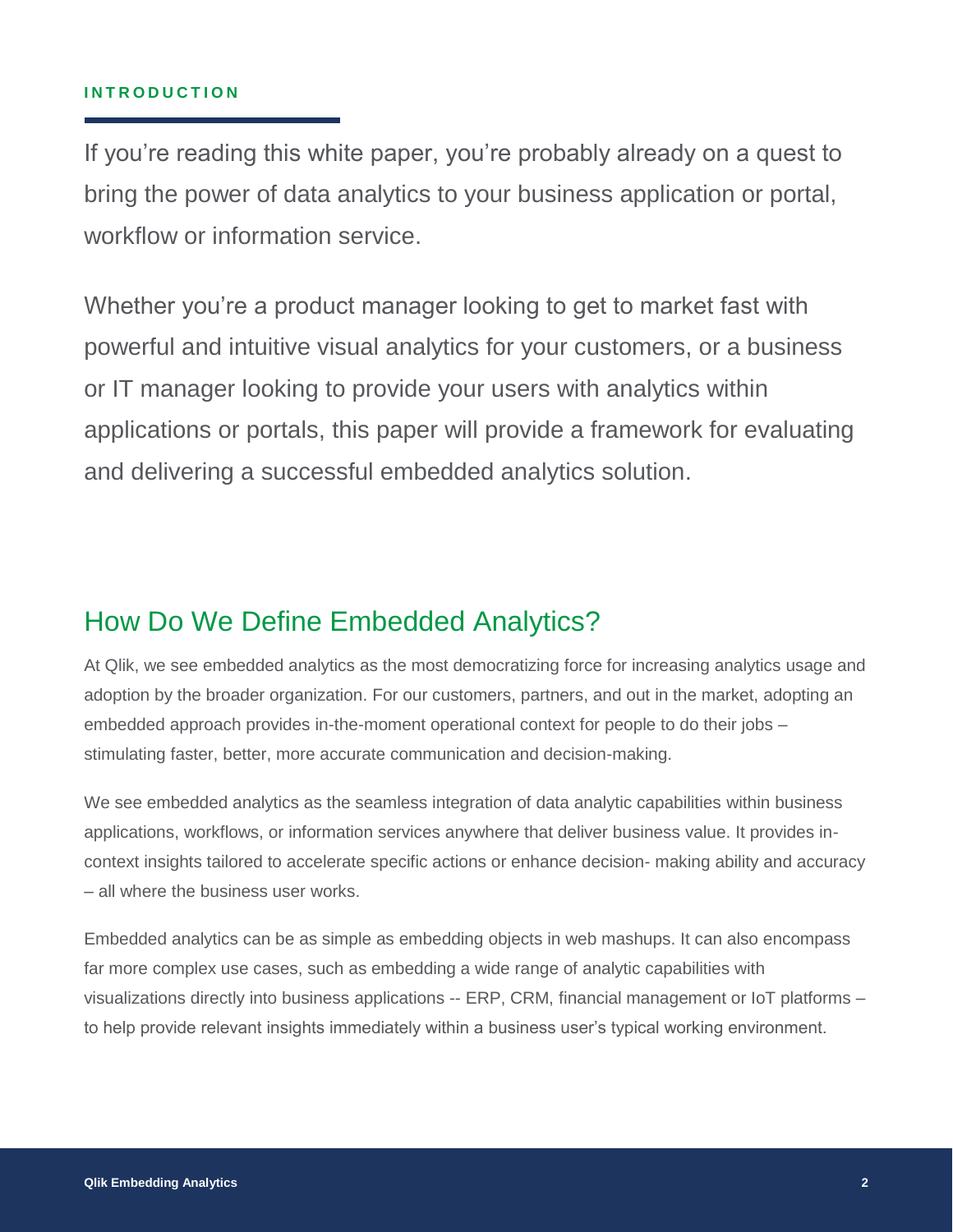## What's Driving Embedded Analytics?

No longer just nice to have, advanced analytic tools and dashboards have become table stakes in today's hypercompetitive global economy. Your customers and end users expect some form of selfservice analytics, highly customized portals, or dashboards tailored to their requirements. Users need to develop clearer, more informed narratives to make smarter business decisions.

Today, it's not only about making interactive visualizations and dashboards available; you'll also want to provide users with a range of analytical functionality. For example, including capabilities like data preparation, search, predictive analytics and AI has become more and more popular.

There are several driving factors that continue to compel product owners and developers to consider embedded analytics, as noted in a recent Aberdeen survey:





- To gain competitive advantage through product differentiation and build market share
- To improve the user experience, increasing adoption, satisfaction, and retention
- To create net-new revenue streams
- To meet the growing demand for analytics within a user's daily work environment, accelerating agile decision-making and discovery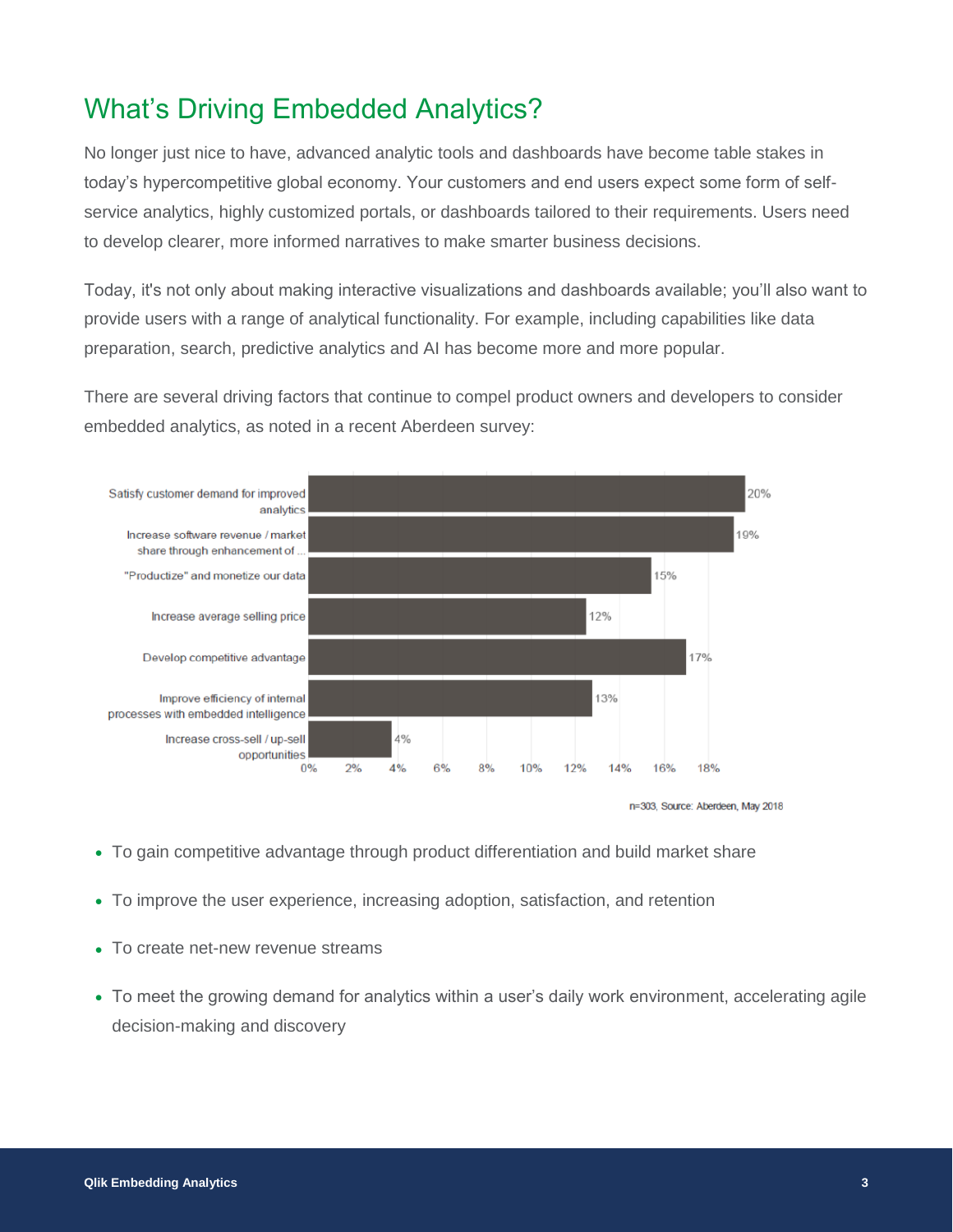In addition, cloud, Big Data, mobile, predictive analytics, and the Internet of Things are fueling the adoption of embedded analytics in a multitude of different use cases and industries. End users are leveraging embedded analytics to drive innovation; gain immediate, contextual insights; and create better and faster business outcomes.

## Our Unique Approach: The Qlik Data Analytics Platform

You probably have some form of reporting in your solution today – and just as probably, it's not enough to keep up with your customer expectations or market opportunities. Some software developers decide to build their own analytic dashboards and reporting functionality in-house – but, in our experience, most eventually decide to integrate a commercial business intelligence platform that they can customize to meet their market requirements.

The decision to build rather than buy is up to you, but the reasons to partner with a BI vendor and embed third-party technology are compelling:

- To deliver an unparalleled analytics experience for the end user
- To provide proven, best-in-class BI technology
- To accelerate development and time-to-market
- To free resources from support and maintenance
- And finally, to benefit from ongoing development of the BI product by the vendor, allowing you to stay focused on your core product or service

The Qlik platform offers the best of both worlds. It gives web and application developers the flexibility to take advantage of the years of product development investment in our best-in-class data analytics platform – while also allowing you to build customized applications that meet customer requirements, and even to build on top of what's already in place.

*"As we set high standards for our offering, building an in-house BI solution was not an option. It would take years, and we wanted to give our customers the best experience the market offers. Qlik proved to be the disruptive platform we were looking for. Where other ERP providers offer a BI module as a paid plug-in, we offer it for free to our customers."*

**— Bas van der Veldt, CEO, AFAS Software**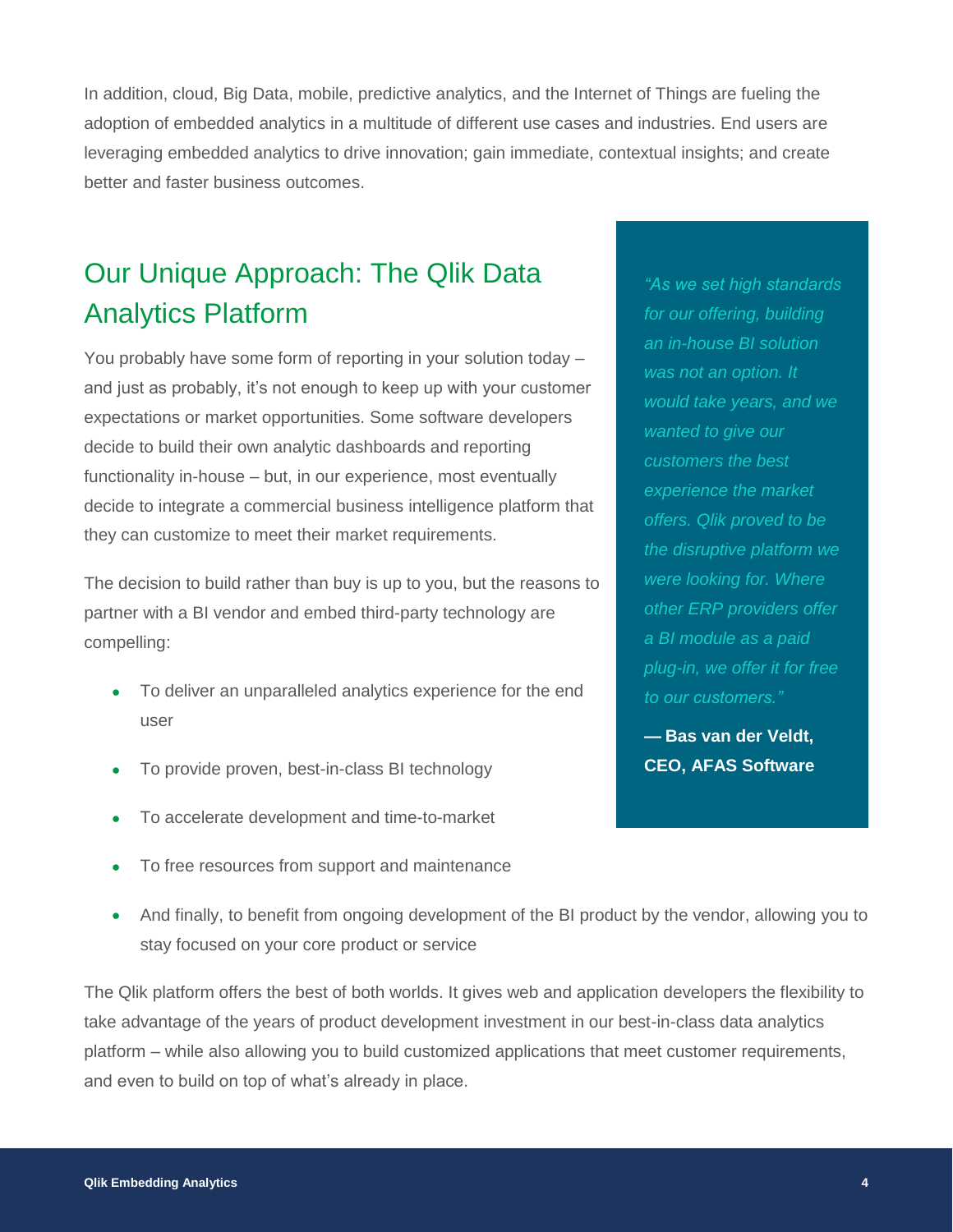## The Qlik Platform

The Qlik platform is designed to allow developers to easily and flexibly embed powerful data analytics capabilities of Qlik into their own applications, portals, or workflows. These can be as simple as web mashups containing just a few charts or more complex integration within a cloud or on premise solution.

The Qlik platform is designed to accommodate embedded analytics, anywhere. Powerful, modern and open APIs provide developers with access to visualizations, security, data connectors and the marketleading Qlik Associative Engine used by all Qlik analytics products.

## The Qlik Associative Difference

The Qlik Associative Model is the capability in our products that enables users of all skill levels to freely explore their data using simple searches and selections, asking questions in any direction without restrictions or boundaries. This fundamental, interactive functionality is unique to Qlik products. Developers can experience it first-hand in the Qlik Playground, an online destination designed for developers to explore the power of the Qlik Associative Engine, Qlik Core and Qlik APIs.

The Qlik Associative Engine fully combines large numbers of data sources and indexes them to find all possible associations, without leaving any data behind. It offers powerful on-the-fly calculation and aggregation that instantly updates analytics and highlights associations in the data, exposing both related and unrelated values after each click.

Thanks to the Qlik Associative Engine, users are free to search, explore, and pivot based on what they see, without limitations and without having to go back to experts and wait. Associative data indexing exposes relationships in complex, multisource data sets that would otherwise be hidden in hierarchical or query-based approaches.





- x Partial subsets of data
- x Restricted linear exploration
- x Slow performance
- x "Ask, wait, answer" cycle

#### **Qlik's Associative Engine**



 $\checkmark$  All your data

- $\checkmark$  Explore without boundaries
- $\checkmark$  Speed of thought
- $\checkmark$  Unexpected insights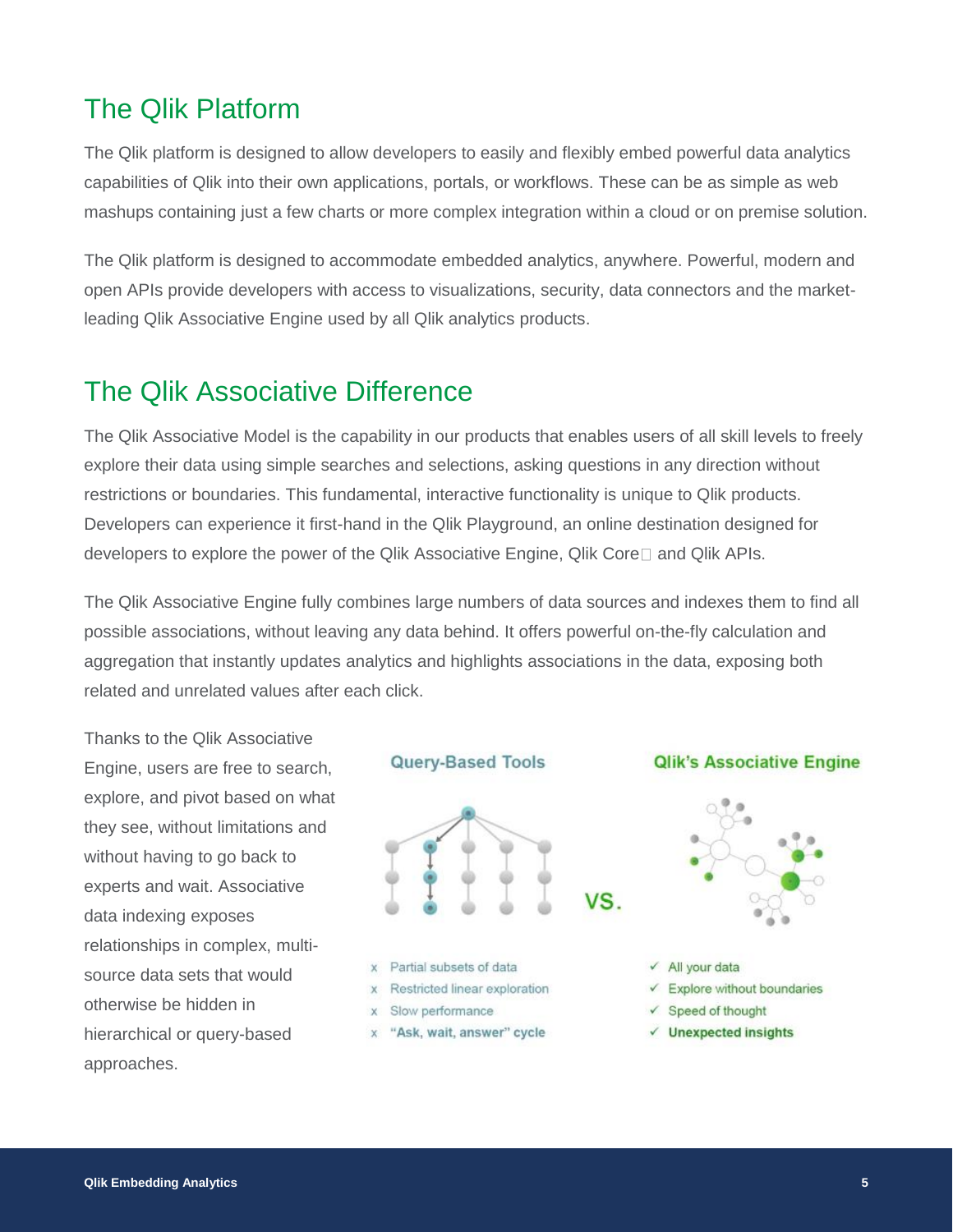## Modern and Open APIs

Qlik platform APIs were built using modern standards and designed to work with today's most up-todate web technologies. You get access to a set of industry-standard, open, and modern programming

interfaces such as JavaScript<sup>®</sup>, HTML5, CSS3 and Node.js, which allow you to easily create and integrate analytics into any application.

These are the same APIs Qlik uses to develop its own products, so developers get the flexibility they need to build the exact solution they want.



# Build Engaging Visualizations

End users require compelling and intuitive analytics – and Qlik delivers, with engaging, best-in-class visual analytics you can embed anywhere in your applications.

You get access to the full Qlik Chart Library set of objects and visualizations, so you can take advantage of the unique Qlik visualization technology – including responsive design, mobile-ready and touch-ready, mapping, coloring and more.



#### **What constitutes a modern analytics platform?**

- Data indexing to support free-form exploration and discovery
- Open and standard API access with full capability to extend, embed and expand
- Data integration and management to enable complex, scalable analysis
- Library of modern visualizations to visualize data
- Toolkits to accelerate and simplify development and creation
- Choice of cloud, onpremise or multicloud deployment models
- Governance and security to protect data integrity
- Broad ecosystem and developer community to inspire innovation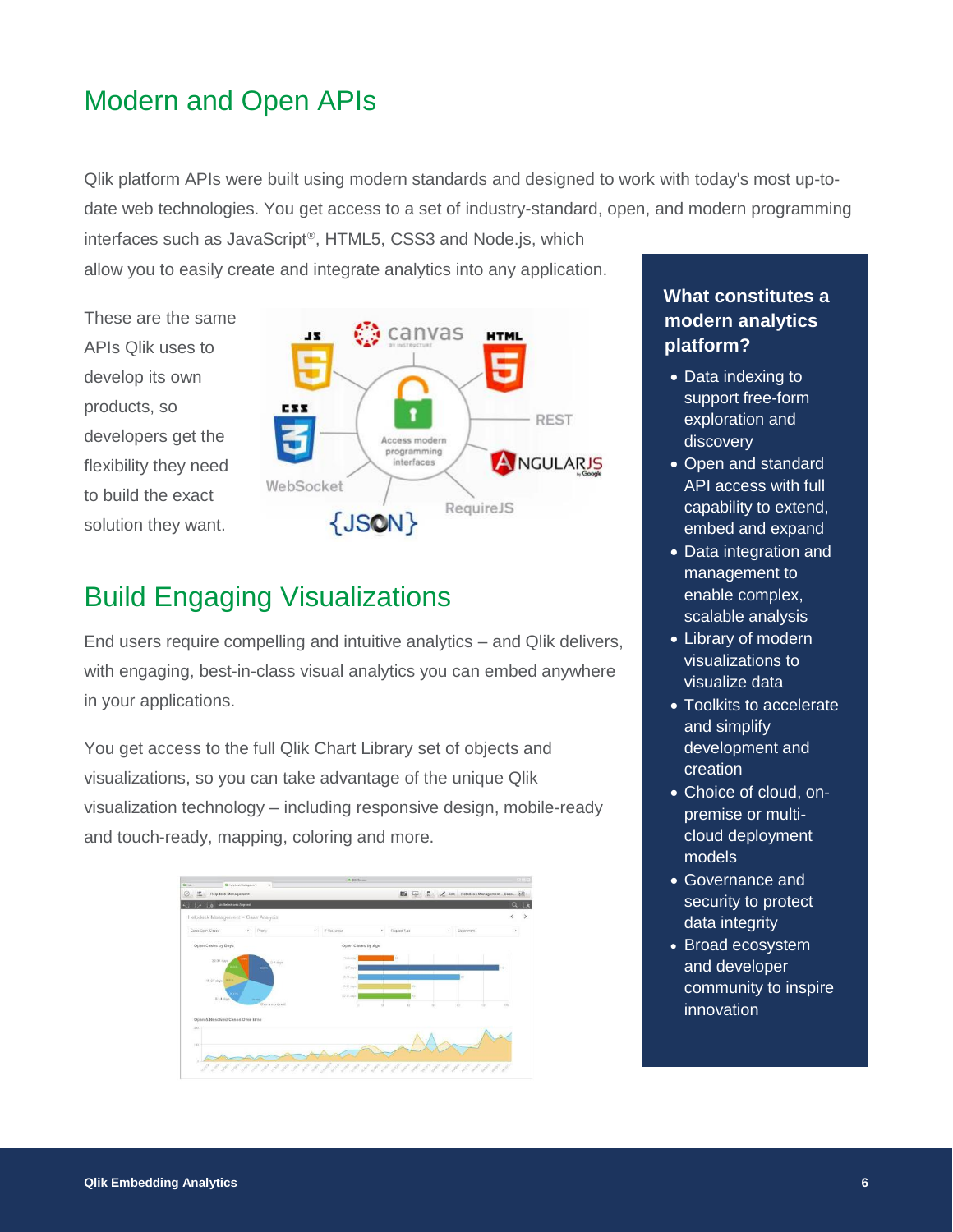## Optimized for Security, Scalability, and Performance

The Qlik platform is designed to deliver analytics in a scalable, secure and governable way. You can deploy it on a single server and scale both vertically and horizontally, on-premise or in the cloud, to address availability and processing requirements. High performance in-memory analytics handle massive data sets while aligning to your security model.

The Qlik platform provides developers with an approach that accelerates embedding by:

- Allowing you to build on the years of development Qlik has already invested in our one-of-a-kind technology
- Providing a flexible and extensive development environment, where you can build custom analytics applications that fit your requirements



 Enabling you to build on what you have already – in most cases integrating existing data visualization components, if you have them

The Qlik platform provides developers with a single visual analytics platform to extend the use of Qlik beyond individual organizations. It easily allows analytics to be embedded into any workflow or business process within an application, and it permits the extension of analytics into partner portals and customer websites. The wide range of Qlik APIs covering front-end and back-end requirements are the same APIs used by Qlik R&D. Documentation, samples, and libraries are all readily available to accelerate rapid development and prototyping at developer.qlik.com and help.qlik.com.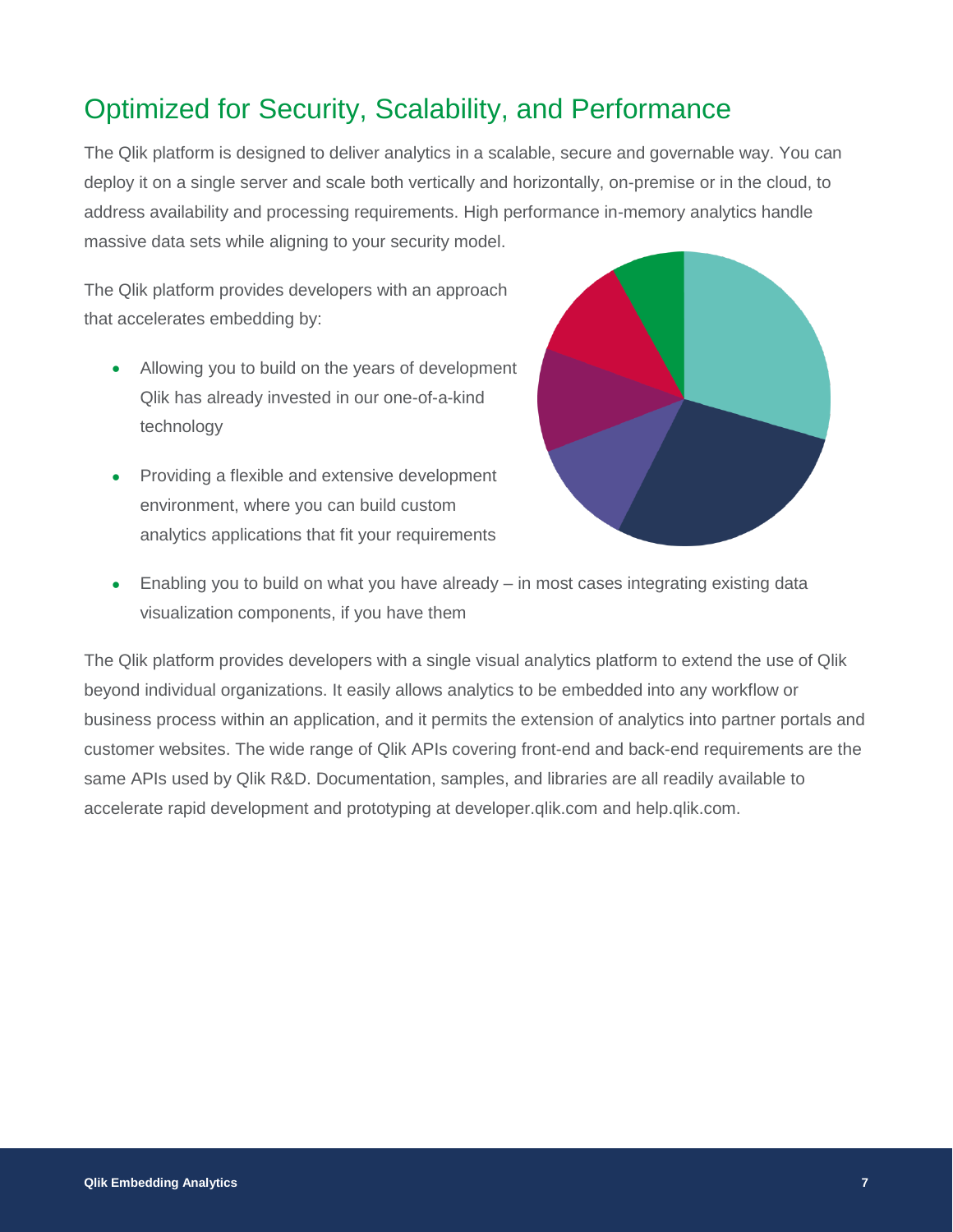## Why Qlik?

The business value of embedded analytics is tangible. It democratizes the use of analytics across the organization; it improves the sophistication of analysis and the efficiency of internal processes, enabling faster, more accurate decision-making; and it ultimately provides strategic advantage for your organization. The Qlik difference is significant in these key areas:

#### **A Modern, Open Platform**

The Qlik platform is powerful and flexible – from delivering compelling visualizations and intelligent data discovery to providing developers with the most advanced, scalable, and customizable development environment for embedded analytics. And the Qlik Associative Engine with associative indexing allows the end user to see all possible connections within their data.

#### **Options Providing Integration Flexibility and Custom Application Development**

Qlik's portfolio of products – including Qlik Sense Enterprise, Qlik Analytics Platform<sup>®</sup>, and Qlik Core – provide options for your embedded projects. The diagram below illustrates the spectrum of coding and integration required.



Qlik Sense is a complete, integrated BI offering that allows for a wide array of solutions to be built, while including a full stack for setting up rules for deployment and managing scale. With Qlik Analytics Platform, you can extend Qlik Sense implementations into mashups or lightweight portal integrations, which you design and configure. Qlik Core provides for a custom application experience. It's primarily an assemble-and-build offering, from the first point of data ingestion to the full application experience.